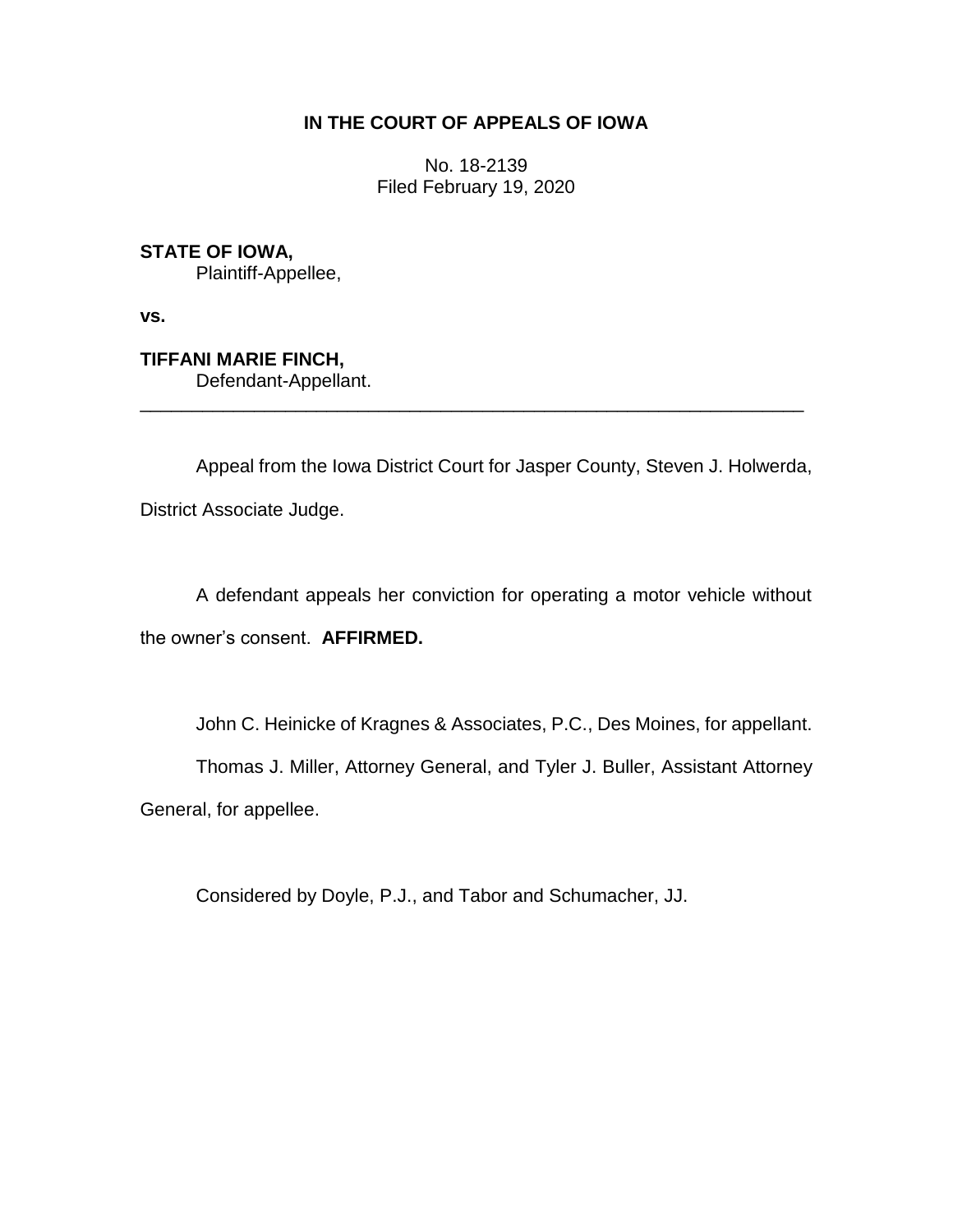## **TABOR, Judge.**

As framed by the district court, we are asked to decide "the interesting evidentiary question of whether a ward, subject to a guardianship and conservatorship, can consent to the use of a vehicle still titled in that ward's name." Finding the ward, Carroll Blankenship, lacked capacity to consent, the court barred Tiffani Finch from introducing evidence that she had Blackenship's permission to operate his truck. *See* Iowa R. Evid. 5.104(a). The court then found her guilty of operating a motor vehicle without the owner's consent. Finch now contends the pretrial ruling on admissibility was wrong and seeks a new trial. Because the district court properly analyzed the issue of consent and the State proved Finch knew she did not have permission from the conservator to operate the truck, we affirm her conviction.

### **I. Facts and Prior Proceedings**

In October 2017, the probate court appointed Kelly Cogley as permanent guardian and conservator for eighty-nine-year-old Blankenship. The order accepted a report of the guardian ad litem that Blankenship did not have the ability to make decisions regarding his finances without the conservator's help.<sup>1</sup>

A few months later, Cogley informed the Newton police that several people were "trying to befriend" Blankenship, "to take advantage of him." They were spending time in his home, possibly taking his money, and driving his red 1990 Chevy truck without Cogley's permission. Those people included Finch and her boyfriend, Brian Wedeking. After officers completed their investigation, the State

 $\overline{a}$ 

<sup>&</sup>lt;sup>1</sup> Blankenship retained his right to vote.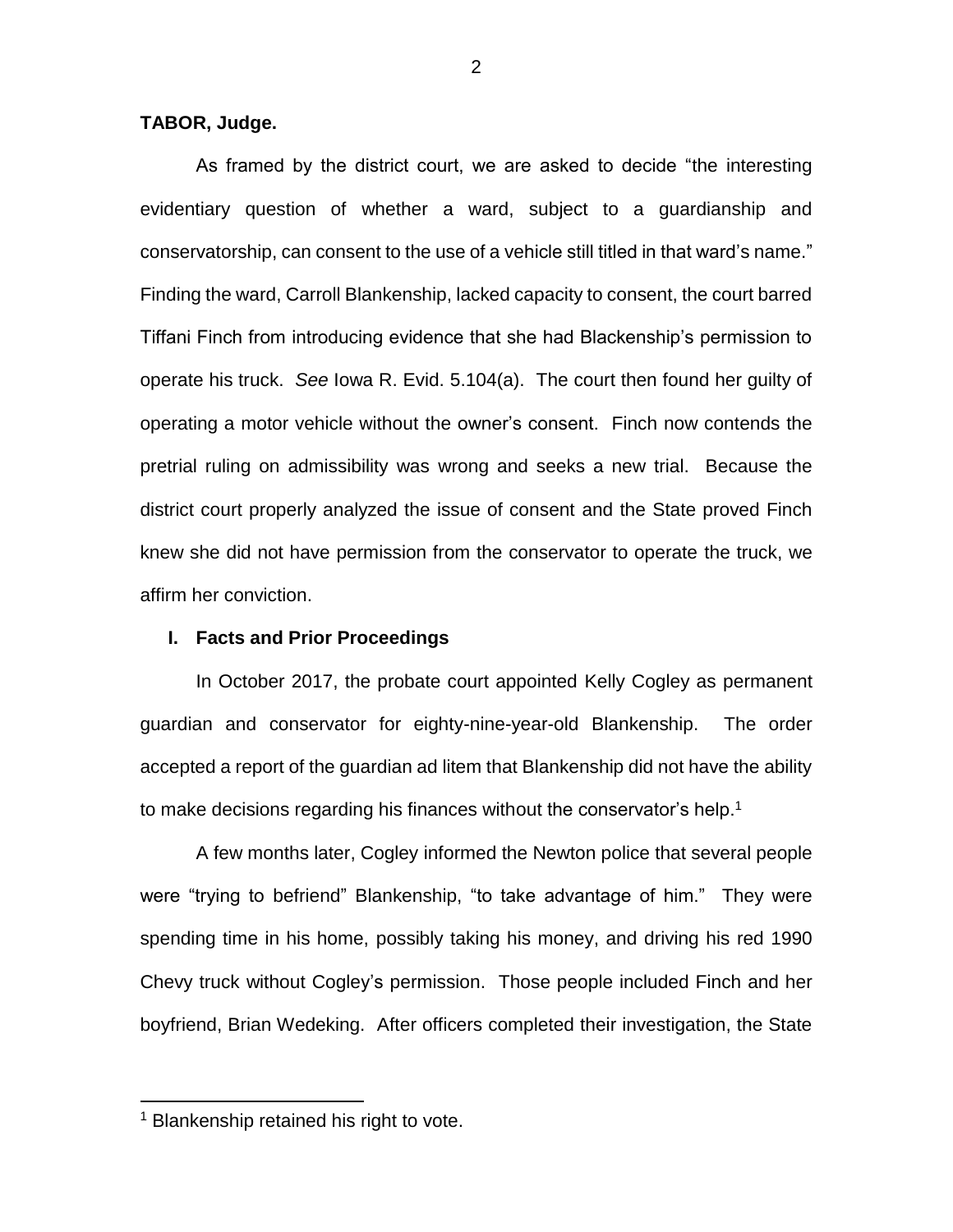charged Finch with operating Blankenship's vehicle without the owner's consent,

in violation of Iowa Code sections 714.1 and 714.7 (2018).

The State moved in limine to exclude evidence Blankenship gave Finch permission to use the truck. The State argued because Blankenship could not legally consent, that testimony would be irrelevant. The court denied the motion.

At this point, the court is not willing to make a finding that, as a matter of law, Mr. Blankenship was not capable of giving consent nor is the court willing to state, as a matter of law, that he was competent to give consent. At this point, the court feels that that is a question of fact that needs to be more flushed out in the testimony, so the court will deny the motion in limine, which in effect would have precluded the defendant from saying she received Mr. Blankenship's permission, or had Mr. Blankenship's permission. The issue of consent, the court feels, can be better addressed in the instructions to the jury at the close of the case.

Before the jury started to hear evidence, the parties returned to the court for

guidance on the legal question of whether Blankenship could, as a matter of law,

consent to use of his truck while under a conservatorship.<sup>2</sup> The State informed the

court if it ruled the ward could not consent, Finch agreed to a trial on the minutes.

If the court ruled consent was a fact question, the State planned to seek an

interlocutory appeal. The district court agreed to hear evidence on this initial

question—outside the presence of the jury.

 $\overline{a}$ 

At that hearing, Newton police officer Kyle Lovan testified to fielding Cogley's report that people had been driving Blankenship's truck without her permission. Officer Lovan went to Blankenship's house in mid-December 2017. When he arrived, he found Finch and Wedeking. The officer told them Cogley was

 $2$  At the State's request, the court took judicial notice of the entire file involving the establishment of a guardianship and conservatorship for Blankenship. But the court said it would indicate in its ruling what specific information it relied upon.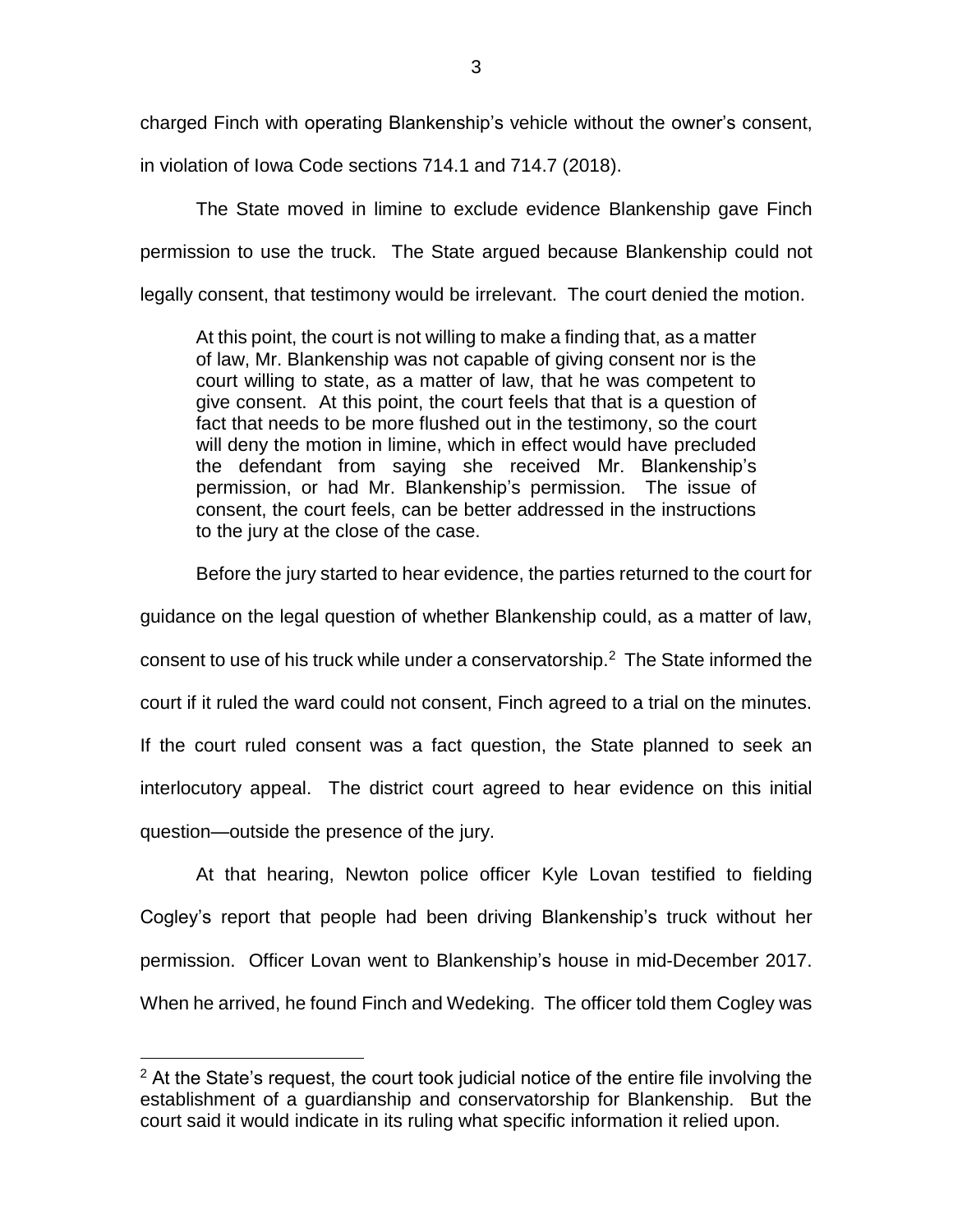Blankenship's "power of attorney" and they should not be driving his truck without her permission. During the visit, the officer also spoke to Blankenship, who said "it was okay" for Finch to drive the truck.

In early January, Cogley again asked police to go to Blankenship's home and speak with the unwanted guests. While there, Officer Lovan noticed the truck was gone and later saw Finch pull into the driveway. Lovan arrested her for driving the vehicle without the owner's consent.

Cogley testified Blankenship did not have a driver's license and the truck was not insured. Cogley did not worry Blankenship would drive, given his limited mobility. But she told him no one else should operate his truck. He grumbled "it was none of [her] business." Despite his retort, Cogley understood it was her duty as conservator to manage his assets. She was concerned someone operating the truck without permission would incur liability for accidents.

Finch also testified. She said Blankenship had been friends with her grandfather. And she knew him as a regular customer at the Hy-Vee café where she worked in 2011. She testified she started visiting Blankenship daily in 2017. She admitted driving his truck but said she had his permission. She testified she ran errands for him and took him to a doctor's appointment. She claimed she paid for insurance on the truck for December 2017 but it was only liability insurance. She testified she knew then Blankenship was subject to a conservatorship because he told her he could not access his finances. She also testified Cogley told her in mid-December she was not allowed to drive the truck.

The court concluded as a matter of law that being a ward deprived Blankenship of the capacity to consent to Finch's operation of his vehicle. As its

4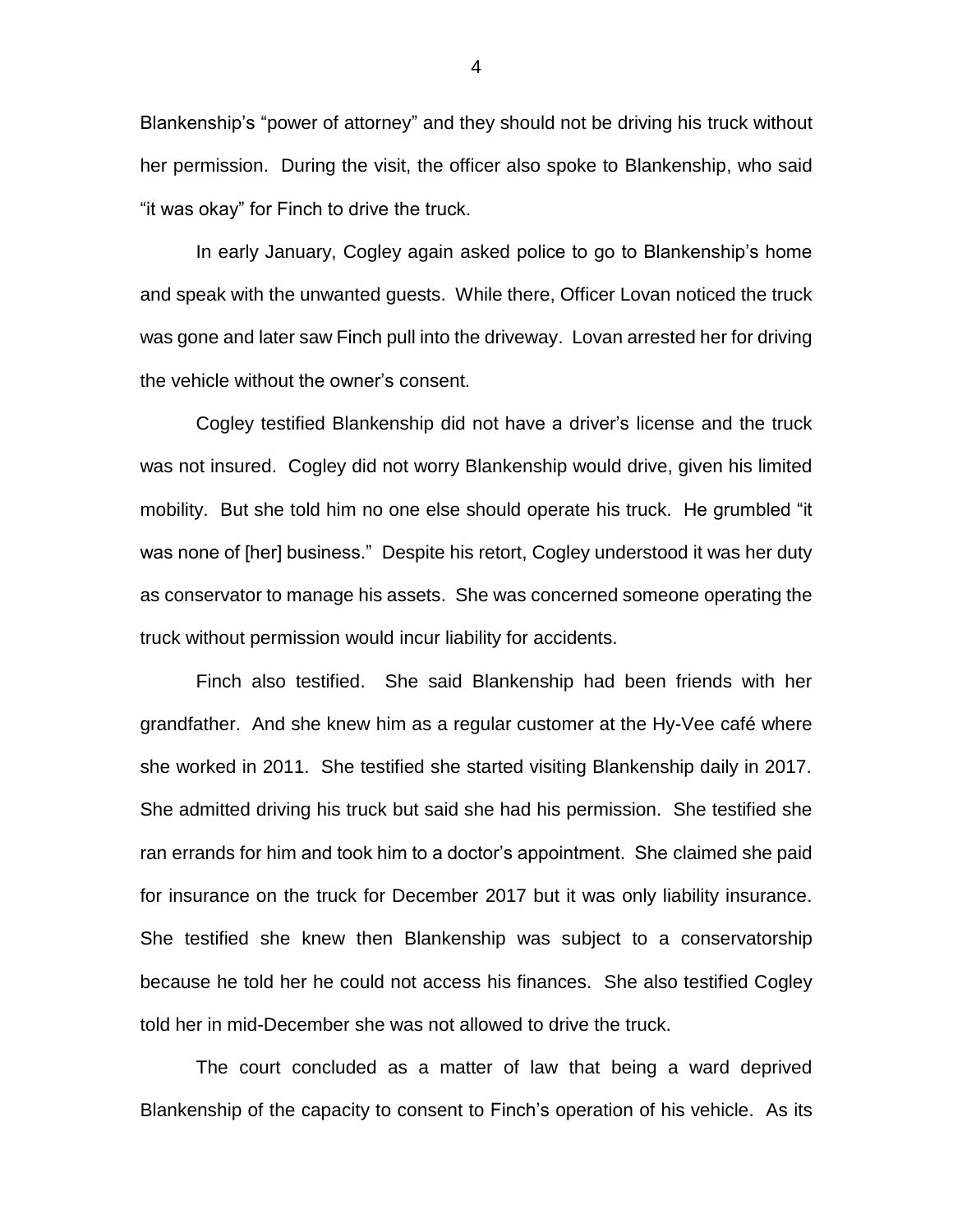bottom line, the court concluded neither party could introduce evidence that Blankenship granted Finch permission to drive his truck. The court noted Finch "was fully aware for months" that the court had appointed Cogley as guardian and conservator for Blankenship, that Cogley had control of his finances, and that Finch could not drive his truck without Cogley's permission. Given Finch's awareness, the court decided she could not reasonably presume Blankenship had authority to give his implied consent to drive the truck. Following a bench trial on the minutes of testimony, the court found Finch guilty as charged.

Finch appeals the district court's ruling on the admissibility of evidence under Iowa Rule of Evidence 5.104(a).

#### **II. Scope and Standards of Review**

We review a ruling on a preliminary question of the admissibility of evidence under rule 5.104(a) for the correction of legal error. *See State v. Veverka*, \_\_\_ N.W.2d \_\_\_, \_\_\_, 2020 WL 499728, at \*3 (Iowa Jan. 31, 2020). But the State contends "the substantive issue" before us "is really the sufficiency of the evidence." We do not read Finch's brief as raising a question of substantial evidence. If anything, the district court actually ruled on a joint request to adjudicate a point of law, though the parties did not call it that. *See State v. Wilt*, 333 N.W.2d 457, 460 (Iowa 1983) ("Iowa courts may look to the substance of a motion rather than its label."). That motion lies for the resolution of legal issues, not factual disputes. *Id*. As the district court confirmed:

[T]he general facts pertaining to this evidentiary question are undisputed: Mr. Blankenship owned a vehicle, Mr. Blankenship became a ward under a full guardianship and conservatorship although his vehicle remained titled in his name (633.639), and Mr. Blankenship ostensibly allowed [Finch] to use his vehicle.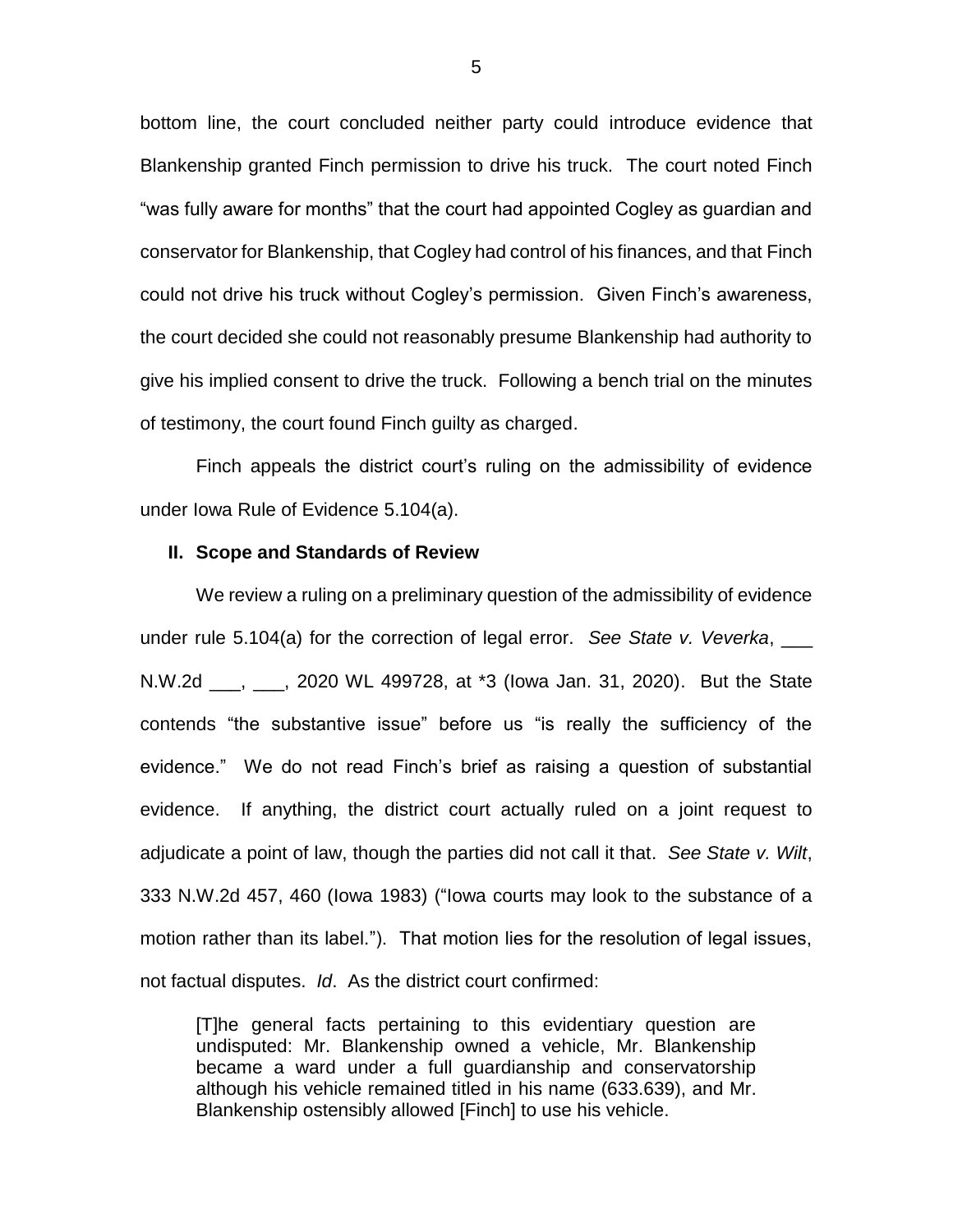We examine the district court's interpretation of the relevant statutes for correction of legal error. *See State v. Tong*, 805 N.W.2d 599, 601 (Iowa 2011).

# **III. Discussion**

We start with the criminal statute at issue. A defendant commits the aggravated misdemeanor of operating a vehicle without the owner's consent when that person takes possession or control of a self-propelled vehicle, which is "the property of another, without the consent of the owner of such, but without the intent to permanently deprive the owner thereof." Iowa Code § 714.7. The legislature designated a violation of section 714.7 as a lesser included offense of theft. *Id*.

General criminal intent is an element of section 714.7. "This is true even though the section speaks of intent only in terms of a characteristic not required: permanence of purpose need not be shown." *State v. McCormack*, 293 N.W.2d 209, 212 (Iowa 1980). So the State had the burden to prove beyond a reasonable doubt Finch acted with criminal intent. If she reasonably believed she had permission from the owner to drive the truck in January 2018, she would not be guilty of the offense charged. *See State v. Drummer*, 117 N.W.2d 505, 509 (Iowa 1962).

At issue here is Blankenship's ability to grant that permission. In its pretrial ruling, the court found Blankenship, as a ward, could not give either express or implied consent to use the truck under the probate code. At least five probate provisions are relevant. First, section 633.635 spells out the responsibilities of a guardian, here Cogley. Those responsibilities include taking reasonable care of

6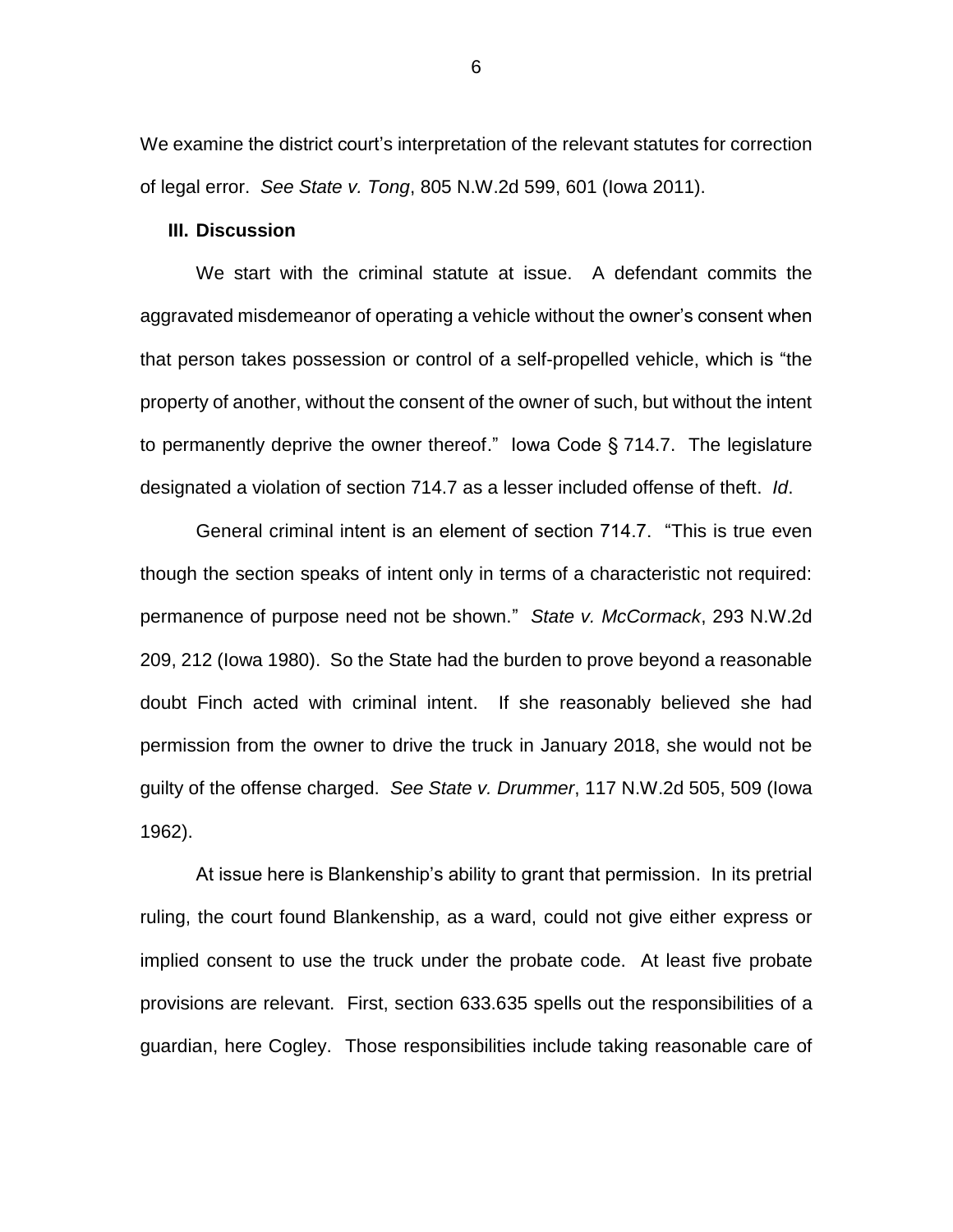the ward's personal effects, including a vehicle. *See* Iowa Code § 633.635(1)(b). Second, section 633.637(1) describes the powers of the ward:

A ward for whom a conservator has been appointed shall not have the power to convey, encumber, or dispose of property in any manner, other than by will if the ward possesses the requisite testamentary capacity, unless the court determines that the ward has a limited ability to handle the ward's own funds.

Third, the title to the ward's property remains with the ward, but subject to the conservator's possession and the court's control for certain purposes. *Id*. § 633.639. Fourth, the conservator has "a right to, and shall take, possession of all of the real and personal property of the ward." *Id.* § 633.640. And fifth, the conservator has a duty "to protect and preserve" the ward's property. *Id*. § 633.641(1).

After reviewing the probate file, the district court noted the probate court "placed no limitations on the guardianship or the conservatorship and made no finding or determination that Mr. Blankenship had the limited ability to make any of his own decisions or handle any of his own affairs." *See id.* § 633.637. The district court also found Finch knew Blankenship's conservator had full authority over his affairs.

On appeal, Finch concedes the probate code permits Cogley to take possession of Blankenship's personal property, including his truck, and take reasonable care of it. But she contends the probate code "does not specifically say" Cogley's powers include "restricting access to the use of the [truck] by anyone other than the conservator and her authorized users."

We disagree with Finch's cramped interpretation of the probate code. As conservator, Cogley had both the right and the duty to take possession of